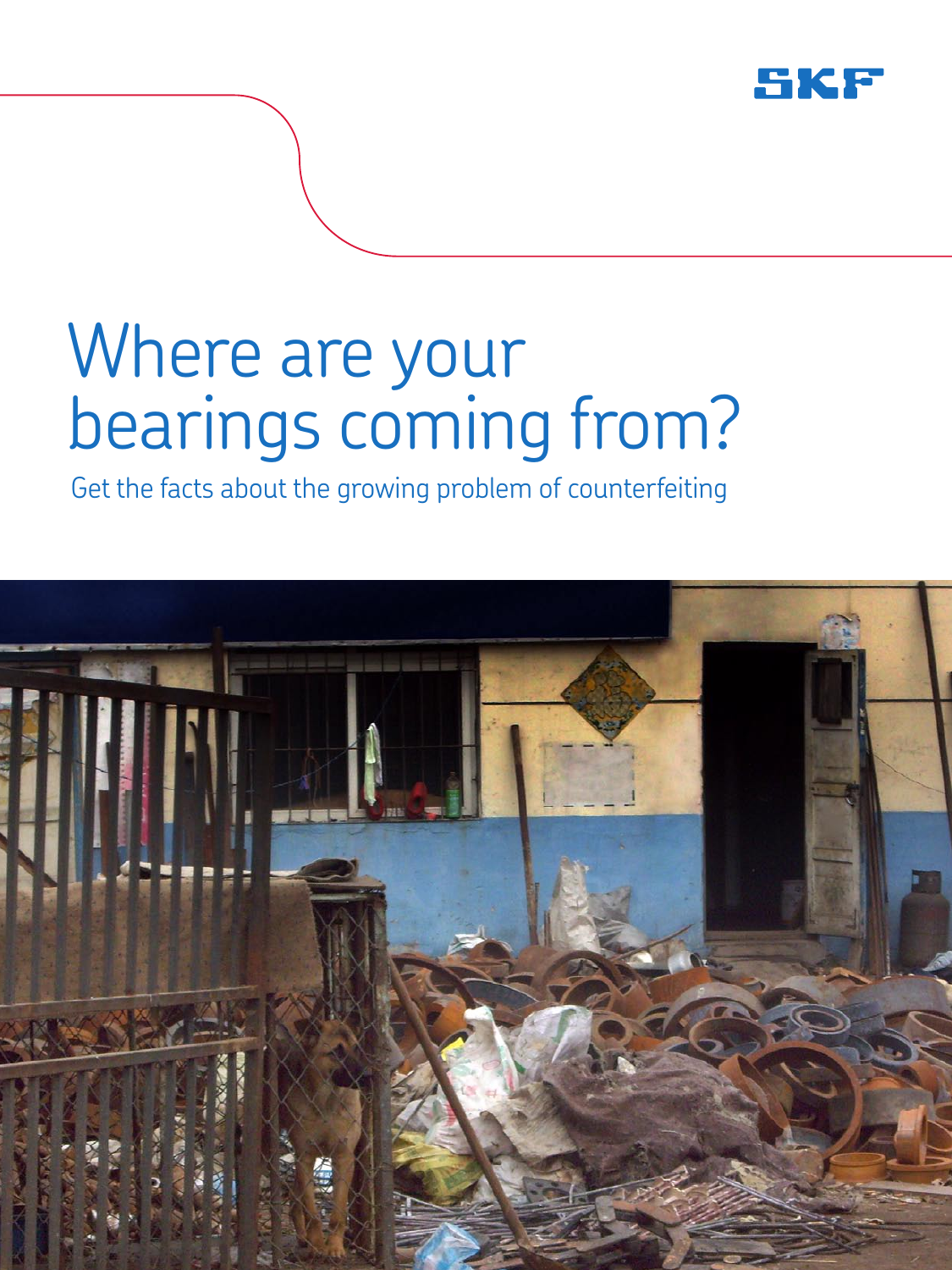### When you pay for SKF quality, you should get SKF quality.

If you get your SKF bearings or other products through unauthorized distributors, you risk getting far less. Illegal bearing manufacturers deploy devious techniques to fool end-users and OEMs. Some of these include:

- **• New low-quality bearings are re-labeled with false brand markings and put into imitation packaging that appears identical to the real thing.**
- **• Bearings are remanufactured, then sold with no indication that they have been remanufactured.**
- **• Very old bearings are cleaned, polished and supplied without the buyer being informed of how old they are.**

Thanks to today's sophisticated graphics technologies, unscrupulous manufacturers worldwide are also producing very good copies of SKF product boxes, increasing the odds that their counterfeit bearings will slip into legitimate industrial distribution channels.

In the past, counterfeit manufacturing was most prevalent in emerging markets. But today, the practice is also occurring in places where such activity was once quite rare. The truth is, counterfeit bearings are appearing virtually everywhere along the global supply chain.

And they are not limited by size or type. Despite the perception that smaller, easier-to-copy bearings for automotive or consumer product applications dominate, large-size bearing counterfeits are increasingly common in the industrial aftermarket.

Instead of getting a premium quality product, you end up purchasing a poor quality product for a price much higher than it is worth.



*Typical tools used in a counterfeit workshop.*



 *False markings are etched on bearings using silk screens such as this.*



*Counterfeit bearings confiscated during a police raid.*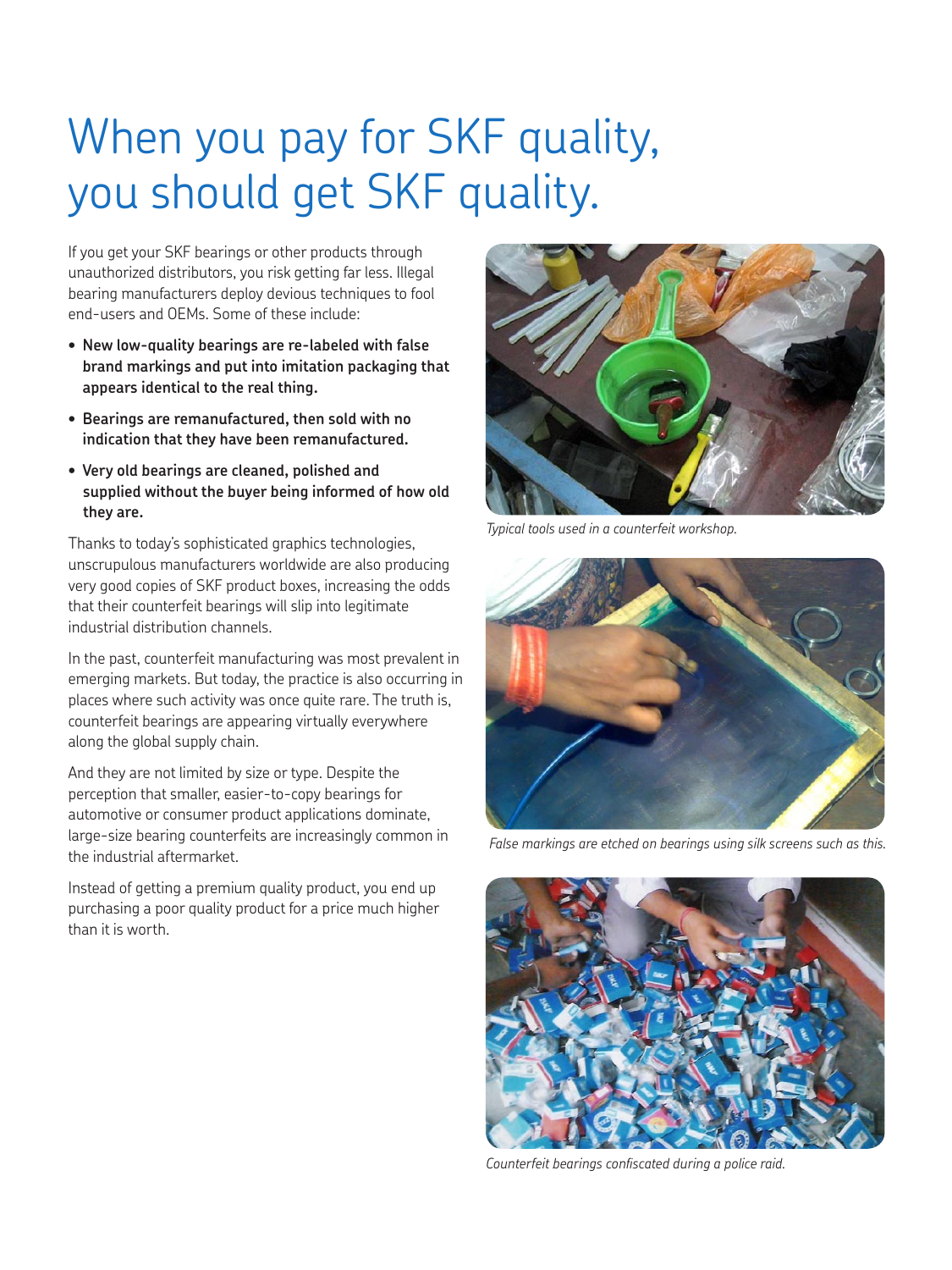### How much trouble can a counterfeit product cause?



### **Steel mill discovers 1 000 counterfeits**

On suspicion that a non-authorized dealer had supplied them with a large quantity of counterfeit SKF bearings, mill management asked SKF to conduct an inspection. The mill reported that, after two to three hours of operation, the replacement bearings were performing so poorly, the mill's maintenance team was forced to shut down the machinery, dismount the bearings, and re-mount the older bearings.

After inspecting more than 1 000 suspect bearings, SKF technicians concluded that they were in fact counterfeit, thereby helping the mill keep a costly mistake from becoming even more expensive.



#### **Unplanned shutdown at petrochemical plant**

For one unfortunate petrochemical processor, it took an emergency shutdown to reveal that it was being supplied with counterfeit SKF bearings.

Following just two days of operation, one of these bearings failed in a crucial application, forcing the costly, unplanned shutdown. After a complete analysis, SKF confirmed that the bearings were counterfeit. In cooperation with an SKF authorized distributor, the counterfeits were quickly replaced with genuine components.



#### **Marine vessel finds repair almost worse than problem**

After only 14 hours of continuous operation, a generator onboard a marine vessel began experiencing such extreme vibration that it had to be shut down. As the generator had just undergone repairs, the crew was immediately suspicious.

Fearing the worst, the vessel's maintenance team removed the suspect bearing and sent it to SKF for a rigorous bearing failure analysis. SKF confirmed that the bearing was counterfeit, which nearly caused the "repairs" to be worse than the original problem.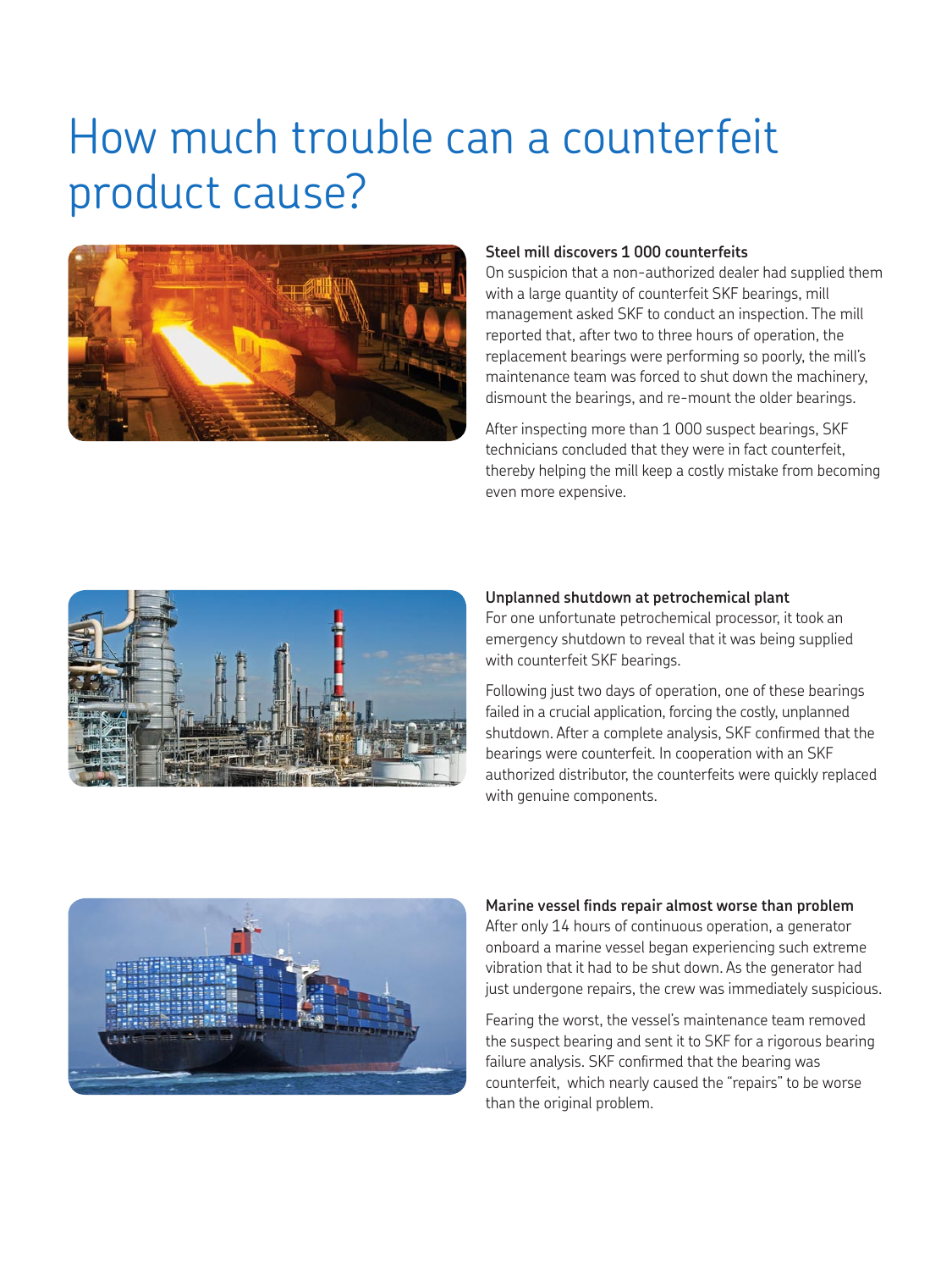## What is SKF doing to combat counterfeiting?

SKF is taking a no-tolerance approach to counterfeiting. We work hard to keep counterfeits away from the market.

- **• SKF actively assists local law enforcement authorities in taking action against this illegal activity. Successful raids and closed businesses do great harm to the counterfeit trade.**
- **• Efforts are being made to increase awareness about the existence of counterfeits, and how to find counterfeitfree sources.**
- **• SKF products are equipped with a special anticounterfeit marking. Trained SKF personnel can recognize if a product is genuine SKF or not.**

If you have any questions or concerns about counterfeit SKF products or want to report suspicious actions, please contact SKF. For local area contact details, please refer to **www.skf.com**. You can also inform SKF headquarters directly by sending an email to **genuine@skf.com**.













*Police raids take place when enough evidence is collected.*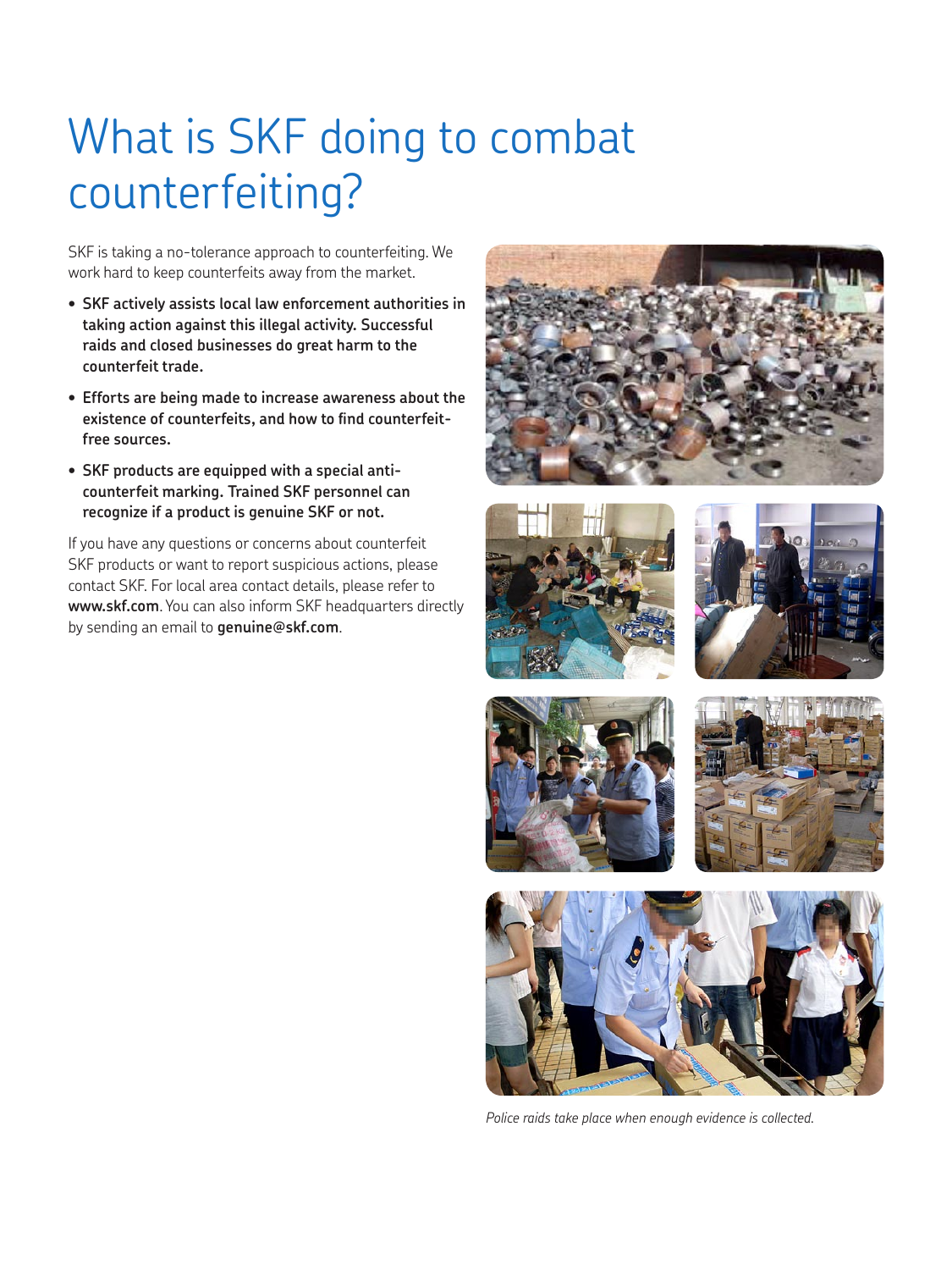### You may not be able to tell which is the real SKF bearing ... but your machine will!

Some counterfeit bearings look so much like the real thing that only a trained technician can tell them apart. However, the poor quality of counterfeit bearings – and the risks they pose to equipment – can sometimes be revealed after just hours of use.

Counterfeit bearings can degrade and fail quickly, even catastrophically, bringing a plant's production line – and profits – to a halt. The results could include expensive damage to capital equipment, or injury to machine operators and other plant personnel.









*All the items shown on this page are counterfeit.*